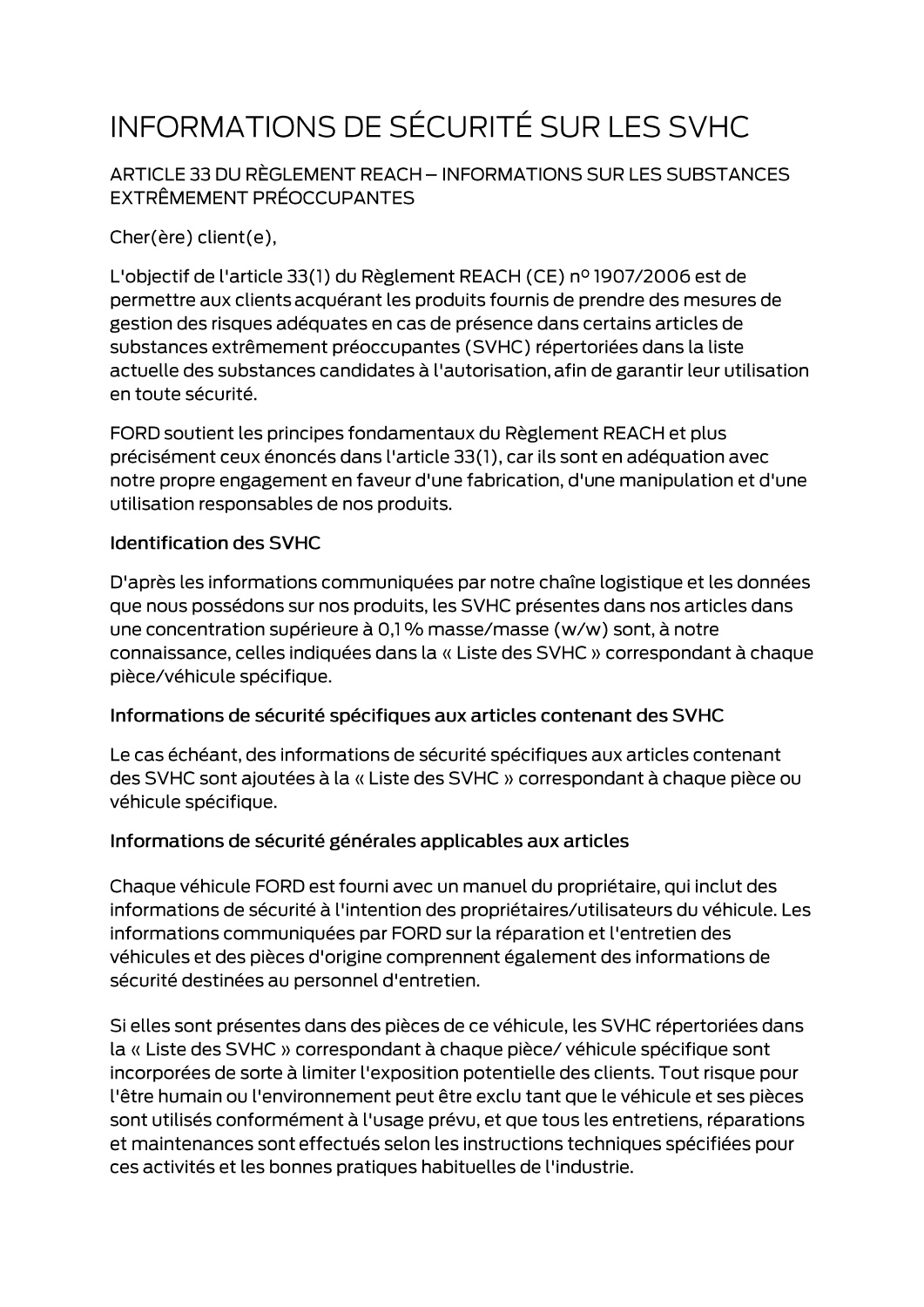Dans l'Union européenne, le traitement des véhicules hors d'usage peut s'opérer uniquement dans une installation de traitement autorisée. Les pièces des véhicules doivent être traitées conformément à la législation locale applicable et aux directives des autorités locales.

## Modèle: New Ford Fiesta

Liste des SVHC basée sur la liste des substances candidates de l'ECHA datée du ler janvier 2022

### Informations de sécurité spécifiques aux articles contenant des SVHC

Aucune information de sécurité spécifique n'est requise - Suivre les Informations de sécurité générales applicables aux articles.

| <b>Commodity</b>                                                        | <b>REACH SVHCs</b>                                          |
|-------------------------------------------------------------------------|-------------------------------------------------------------|
| <b>A/C Compressor</b>                                                   | Lead[7439-92-1]                                             |
| A/C Lines, Receiver Drier and<br><b>Accumulator</b>                     | Lead[7439-92-1]                                             |
| <b>ABS/ESC Module</b>                                                   | Lead[7439-92-1]                                             |
| <b>Accessories</b>                                                      | 1,2-Dimethoxyethane[110-71-4]                               |
|                                                                         | Lead[7439-92-1]                                             |
| <b>Active and Air Suspension</b>                                        | Lead[7439-92-1]                                             |
| <b>Adaptive Cruise Control</b>                                          | Lead[7439-92-1]                                             |
| <b>Air Brakes</b>                                                       | Lead[7439-92-1]                                             |
| <b>AIS - Air Cleaner and Low</b><br><b>Pressure Ducts</b>               | Lead[7439-92-1]                                             |
| <b>AIS - High Pressure Ducts</b>                                        | Lead[7439-92-1]                                             |
| <b>Alternator</b>                                                       | 4,4'-Isopropylidenediphenol[80-05-7]                        |
|                                                                         | Lead[7439-92-1]                                             |
| Antenna                                                                 | Lead[7439-92-1]                                             |
| <b>Audio and Navigation Head</b><br><b>Units</b>                        | Lead[7439-92-1]                                             |
| <b>Battery</b>                                                          | Lead[7439-92-1]                                             |
| <b>Body Moldings - Roof Rack</b>                                        | Lead[7439-92-1]                                             |
| <b>Body Structure - Die-Cut</b><br><b>Sealers</b>                       | 2-(2H-Benzotriazol-2-yl)-4,6-ditertpentylphenol[25973-55-1] |
| <b>Body Structure - Floor Pan -</b><br><b>Front Floor and Side Sill</b> | 2-(2H-Benzotriazol-2-yl)-4,6-ditertpentylphenol[25973-55-1] |
|                                                                         | Lead[7439-92-1]                                             |
|                                                                         | Refractory ceramic fibres[142844-00-6]                      |
| <b>Body Structure - Floor Pan -</b><br><b>Rear Floor</b>                | Dicyclohexyl-phthalate[84-61-7]                             |
|                                                                         | Lead[7439-92-1]                                             |
| <b>Body Structure - Hood</b><br><b>Assembly (incl Hinge/Supt)</b>       | 2-(2H-Benzotriazol-2-yl)-4,6-ditertpentylphenol[25973-55-1] |
| <b>Brake - Parking</b>                                                  | 2-(2H-Benzotriazol-2-yl)-4,6-ditertpentylphenol[25973-55-1] |
| <b>Brake Actuation</b>                                                  | Lead[7439-92-1]                                             |
| <b>Brake Tubes and Hoses</b>                                            | Lead[7439-92-1]                                             |
| <b>Brakes - Caliper &amp; Anchor</b><br><b>Brkt Assy (Front, Rear)</b>  | Lead[7439-92-1]                                             |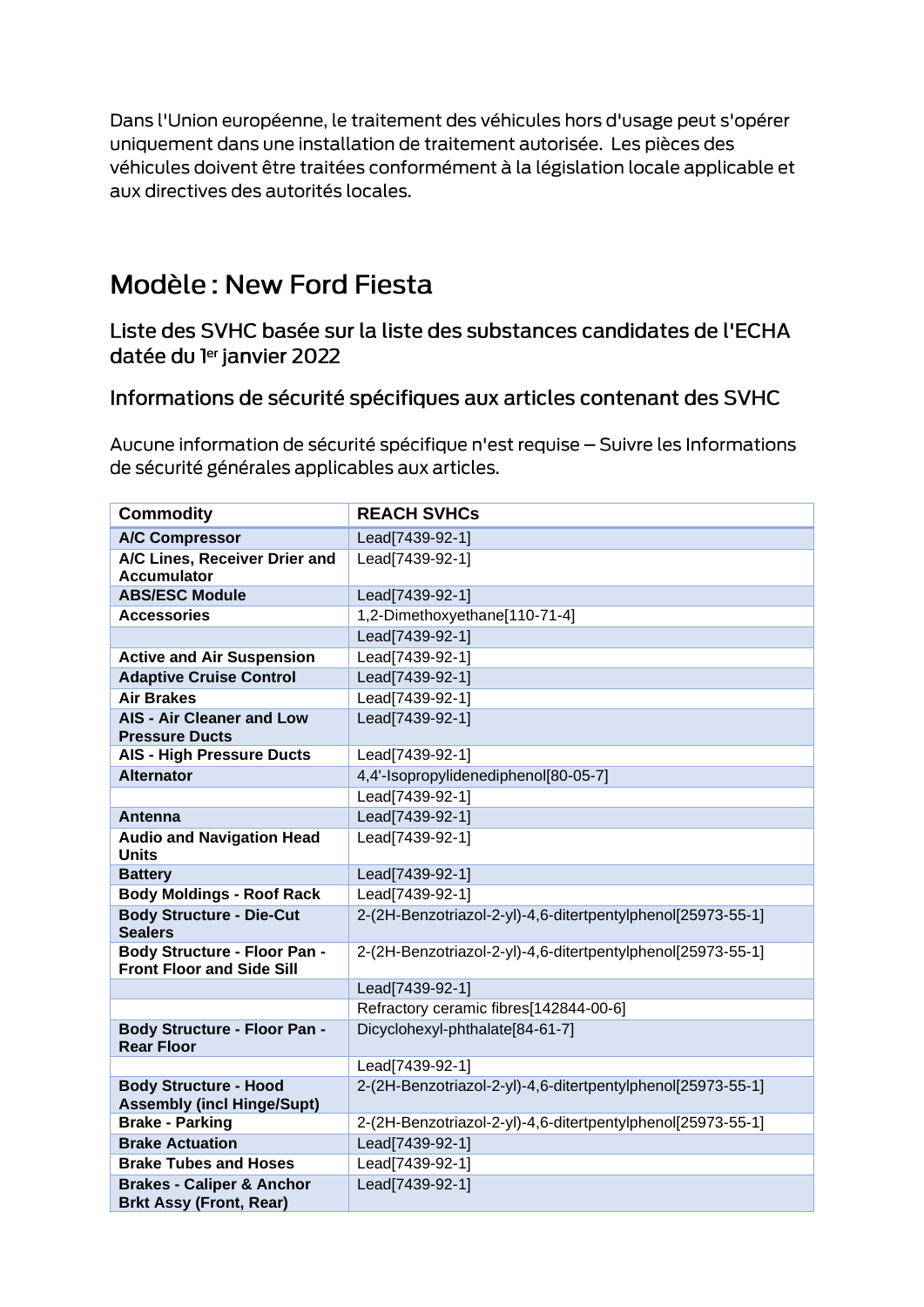| <b>Brakes - Drum (Front/Rear)</b>                            | Lead[7439-92-1]                                               |
|--------------------------------------------------------------|---------------------------------------------------------------|
| <b>Bumpers Beams (Un-</b>                                    | Lead[7439-92-1]                                               |
| <b>Exposed) - Front/Rear</b>                                 |                                                               |
| <b>CCB (IP cross car beam)</b>                               | Lead[7439-92-1]                                               |
| <b>CHMSL</b>                                                 | Lead[7439-92-1]                                               |
| <b>Cooling Fans</b>                                          | Lead[7439-92-1]                                               |
| <b>Cooling Hoses &amp; Bottles</b>                           | Lead[7439-92-1]                                               |
| <b>EDS Wiring Assembly &amp;</b>                             | Lead[7439-92-1]                                               |
| <b>Components</b>                                            |                                                               |
| <b>Electro/Mechanical Devices</b>                            | Lead[7439-92-1]                                               |
| <b>Electronic Control Panel and</b><br><b>CCH</b>            | Lead[7439-92-1]                                               |
|                                                              | N,N-Dimethylacetamide[127-19-5]                               |
| <b>Electronic Modules -</b>                                  | 1,6,7,8,9,14,15,16,17,17,18,18-                               |
| <b>Amplifiers</b>                                            | Dodecachloropentacyclo[12.2.1.16,9.02,13.05,10]octadeca-7,15- |
|                                                              | diene[13560-89-9]                                             |
| <b>Electronic Modules - Displays</b>                         | Lead[7439-92-1]                                               |
| <b>Electronic Modules - Door</b><br>Zone                     | Lead[7439-92-1]                                               |
| <b>Electronic Modules -</b><br>Headlamp                      | Lead[7439-92-1]                                               |
| <b>Electronic Modules -</b>                                  | Lead[7439-92-1]                                               |
| <b>Suspension</b>                                            |                                                               |
| <b>Electronic Modules - SYNC</b>                             | 2-Methylimidazole[693-98-1]                                   |
|                                                              | Lead[7439-92-1]                                               |
| <b>Engine Water Pumps</b>                                    | Lead[7439-92-1]                                               |
| <b>Evaporator and Blower</b><br><b>Assemby (HVAC Module)</b> | Lead[7439-92-1]                                               |
| <b>FEAD</b>                                                  | Lead[7439-92-1]                                               |
| <b>Fixed Glass</b>                                           | Lead[7439-92-1]                                               |
| <b>Front / Rear Door Trim</b>                                | C,C'-azodi(formamide)[123-77-3]                               |
| <b>Fuel Canister Assembly</b>                                | Lead[7439-92-1]                                               |
| <b>Fuel Lines</b>                                            | Lead[7439-92-1]                                               |
| <b>Fuel Tanks</b>                                            | Lead[7439-92-1]                                               |
| <b>GOR and Radiator Support</b>                              | Lead[7439-92-1]                                               |
| <b>Half Shaft(s)</b>                                         | Lead[7439-92-1]                                               |
|                                                              | Sodium borate, decahydrate[1303-96-4]                         |
| <b>Headlamp / Side Marker</b>                                | Lead[7439-92-1]                                               |
| <b>Headliner / Sunvisor</b>                                  | C,C'-azodi(formamide)[123-77-3]                               |
| <b>Hinges and Checks - Side</b><br>Door                      | Cobalt sulphate[10124-43-3]                                   |
| I/S Mirror                                                   | Lead[7439-92-1]                                               |
| <b>Instrument Cluster</b>                                    | Lead[7439-92-1]                                               |
| <b>Interior Lighting</b>                                     | 4,4'-Isopropylidenediphenol[80-05-7]                          |
| Latches - Hood, Decklid and<br><b>Liftgate Latches</b>       | Lead[7439-92-1]                                               |
| <b>Latches - Side Door/Latch</b>                             | 6,6'-Di-tert-butyl-2,2'-methylenedi-p-cresol[119-47-1]        |
| <b>Mini Module</b>                                           |                                                               |
| Locks                                                        | 1,2-Dimethoxyethane[110-71-4]                                 |
|                                                              | Lead[7439-92-1]                                               |
| <b>Mirrors</b>                                               | Lead[7439-92-1]                                               |
| <b>Moonroof</b>                                              | Lead[7439-92-1]                                               |
| <b>Overhead Console</b>                                      | Lead[7439-92-1]                                               |
| <b>Park Assist</b>                                           | Lead[7439-92-1]                                               |
| <b>PATS Transceiver</b>                                      | Lead[7439-92-1]                                               |
| <b>PCV System</b>                                            | Imidazolidine-2-thione[96-45-7]                               |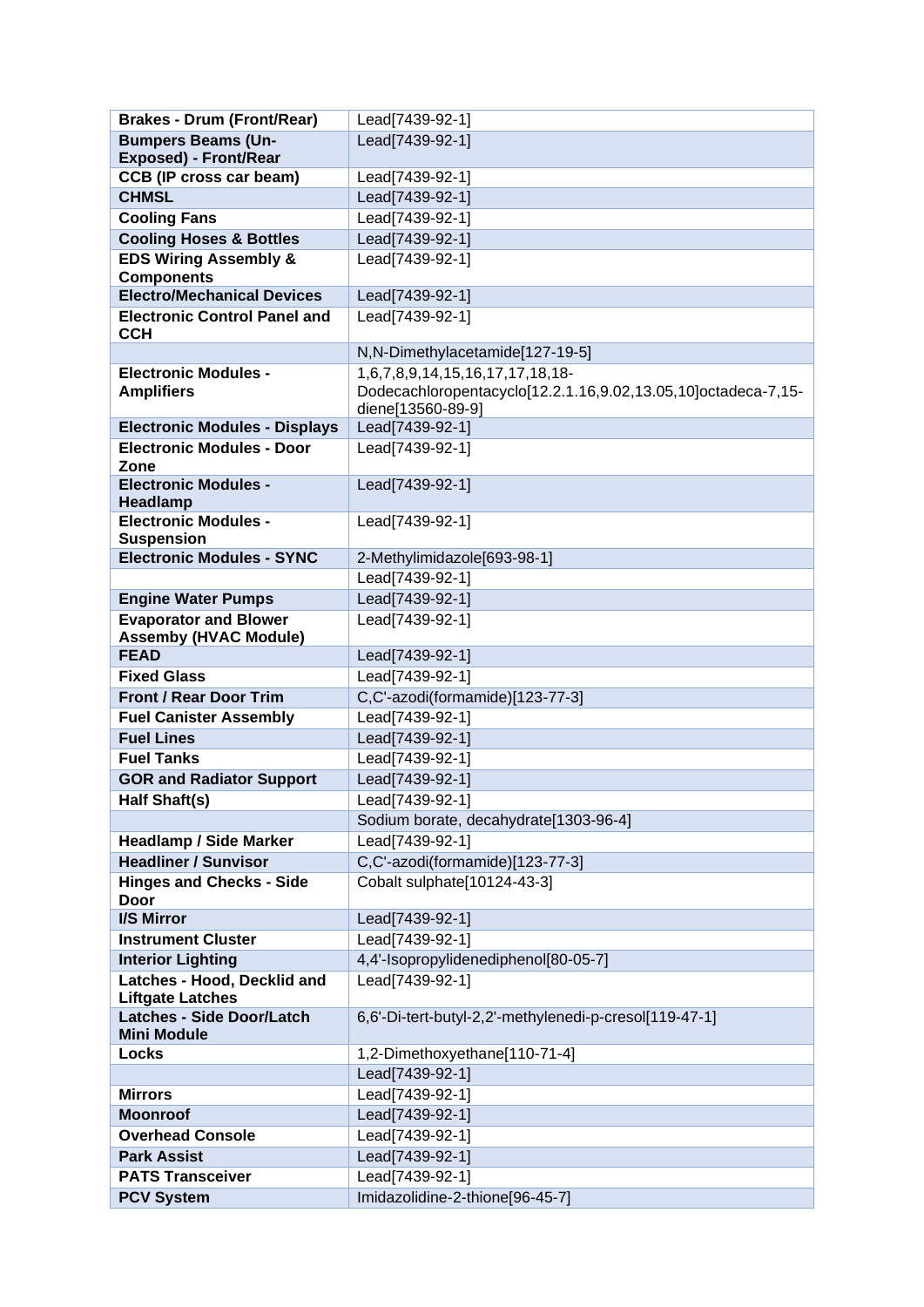| <b>Pedal Box</b>                                                      | 6,6'-Di-tert-butyl-2,2'-methylenedi-p-cresol[119-47-1]                          |
|-----------------------------------------------------------------------|---------------------------------------------------------------------------------|
| <b>Powertrain Control Module</b>                                      | Lead[7439-92-1]                                                                 |
| (PCM/EEC/ ECM)                                                        |                                                                                 |
| <b>PT Mounts</b>                                                      | Lead[7439-92-1]                                                                 |
| <b>PT Sensors</b>                                                     | Lead[7439-92-1]                                                                 |
| <b>Rain and Daylight Sensor</b>                                       | 1,3,5-Tris(oxiranylmethyl)-1,3,5-triazine-2,4,6(1H,3H,5H)-<br>trione[2451-62-9] |
| <b>Restraint Electronics</b>                                          | Lead[7439-92-1]                                                                 |
| <b>Seat Belts (Front and Rear)</b>                                    | Disodium-octaborate[12008-41-2]                                                 |
|                                                                       | Lead[7439-92-1]                                                                 |
| Seats - Foam - Cut and Sew                                            | Lead[7439-92-1]                                                                 |
| <b>Seats - Structures</b>                                             | 1-Methyl-2-pyrrolidone[872-50-4]                                                |
|                                                                       | Lead[7439-92-1]                                                                 |
| <b>Shifter Cables/Brackets -</b><br>Auto                              | 1-Methyl-2-pyrrolidone[872-50-4]                                                |
|                                                                       | C,C'-azodi(formamide)[123-77-3]                                                 |
| <b>Shock Absorbers</b>                                                | Lead[7439-92-1]                                                                 |
| <b>Side and Rear Vision (BLIS)</b>                                    | Lead[7439-92-1]                                                                 |
| <b>Smart Junction Box &amp; Body</b><br><b>Control Module (SPDJB)</b> | Diboron-trioxide[1303-86-2]                                                     |
|                                                                       | Lead[7439-92-1]                                                                 |
| <b>Speakers / Tweeters</b>                                            | N,N-Dimethylacetamide[127-19-5]                                                 |
| <b>Steering Column</b>                                                | 2-ethylhexyl 10-ethyl-4,4-dioctyl-7-oxo-8-oxa-3,5-dithia-4-                     |
|                                                                       | stannatetradecanoate[15571-58-1]                                                |
|                                                                       | Lead[7439-92-1]                                                                 |
| <b>Steering Gear and Linkage</b>                                      | Lead[7439-92-1]                                                                 |
| <b>Steering Wheel, Drive Air Bag</b>                                  | Lead[7439-92-1]                                                                 |
| <b>Suspension Link</b><br><b>Components</b>                           | Lead[7439-92-1]                                                                 |
| <b>Switches - General Use</b>                                         | Lead[7439-92-1]                                                                 |
| Switches - Headlamp.                                                  | 2-Methyl-1-(4-methylthiophenyl)-2-morpholinopropan-1-                           |
| <b>Window &amp; Door</b>                                              | one[71868-10-5]<br>4,4'-Isopropylidenediphenol[80-05-7]                         |
|                                                                       | Lead[7439-92-1]                                                                 |
| <b>Switches - Steering Column</b>                                     | 4,4'-Isopropylidenediphenol[80-05-7]                                            |
| Taillamp / Redundant                                                  | Lead[7439-92-1]                                                                 |
| <b>Temperature Sensors -</b>                                          | 1,3,5-Tris(oxiranylmethyl)-1,3,5-triazine-2,4,6(1H,3H,5H)-                      |
| <b>Climate</b>                                                        | trione[2451-62-9]                                                               |
|                                                                       | Lead[7439-92-1]                                                                 |
| <b>Tires</b>                                                          | Lead[7439-92-1]                                                                 |
| <b>TMK and Tools</b>                                                  | Lead[7439-92-1]                                                                 |
| <b>TPMS</b>                                                           | Lead[7439-92-1]                                                                 |
| <b>Transmission - Auto</b>                                            | Imidazolidine-2-thione[96-45-7]                                                 |
|                                                                       | Lead[7439-92-1]                                                                 |
| <b>Transmission - Manual</b>                                          | Lead[7439-92-1]                                                                 |
| <b>Transmission (Auto) -</b><br><b>Lines/Tubes (Oil Cooler)</b>       | Lead[7439-92-1]                                                                 |
| <b>Underbody Shields and</b><br><b>Wheel Liners</b>                   | 6,6'-Di-tert-butyl-2,2'-methylenedi-p-cresol[119-47-1]                          |
| <b>Window Regulator</b>                                               | Lead[7439-92-1]                                                                 |
| <b>Wiper Assembly (Rear, Front)</b><br>& Washer System                | 4,4'-Oxydianiline[101-80-4]                                                     |
|                                                                       | Imidazolidine-2-thione[96-45-7]                                                 |
|                                                                       | Lead[7439-92-1]                                                                 |
| <b>xEV - DCDC</b>                                                     | Lead[7439-92-1]                                                                 |